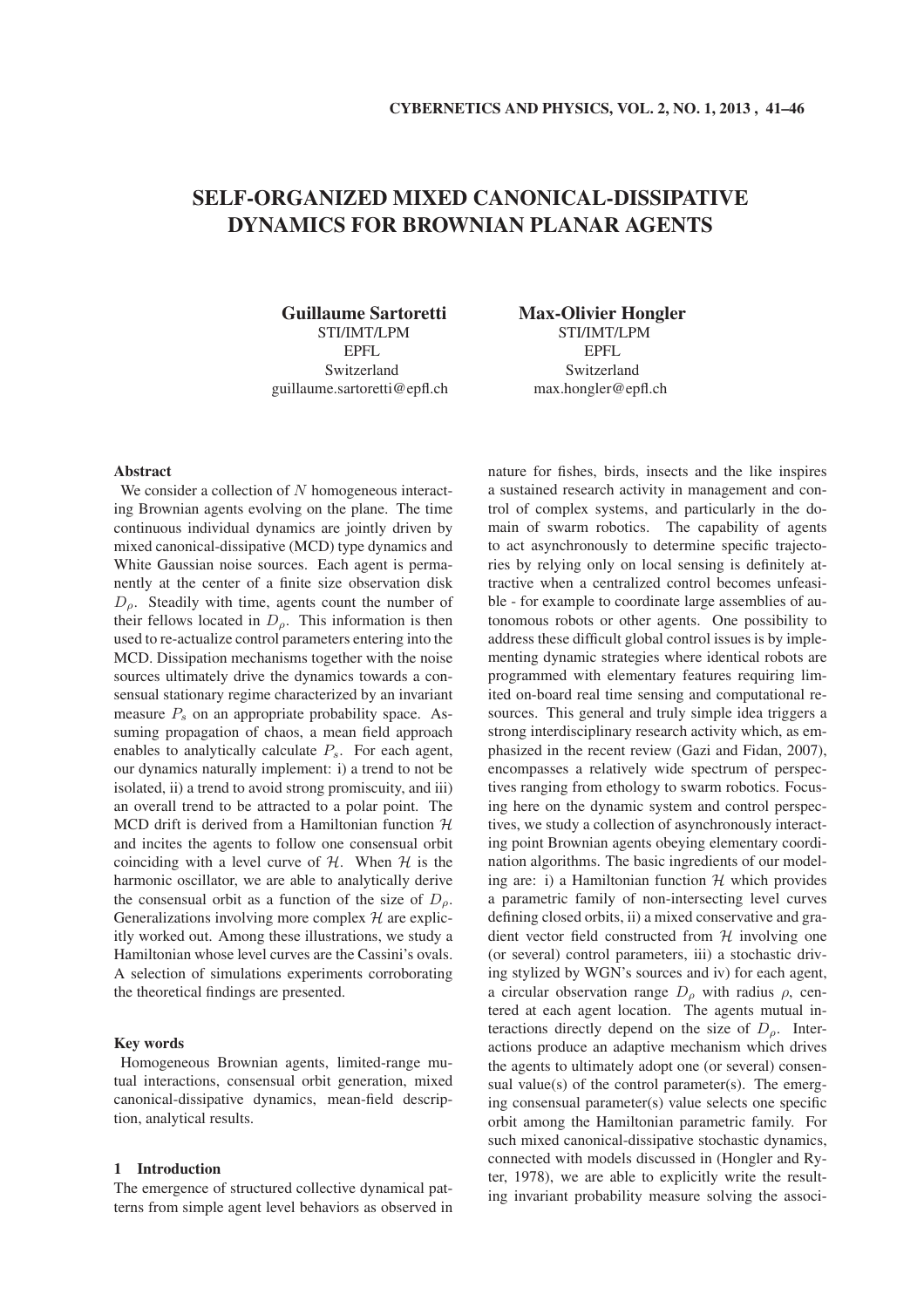ated time-independent non-linear *Fokker-Planck* equation (NLFP). We can therefore analytically investigate the influence of the radius  $\rho$  of the observation range  $D<sub>\rho</sub>$  on the emerging consensual dynamics achieved by the agents. While our class of dynamics presents similarities with potential-ruled algorithms as those used for example in (Gazi and Passino, 2004; Gazi and Fidan, 2007; Hsieh, Kumar and Chaimowicz, 2008; Sepulchre, Paley and Leonard, 2008), it however keeps a decentralized mechanism stylized in the basic agents models pioneered by (Reynolds, 1987; Vicsek, Czirk, Ben-Jacob, Cohen and Shochet, 1995) and more recently by (Cucker and Smale, 2007).

Mathematically speaking, our modeling relies on a set of N continuous time, coupled nonlinear stochastic differential equations (SDE) driven by White Gaussian noise (WGN). In this context, the basic formal question, first raised first by H. McKean (McKean Jr., 1966), is to calculate the limit of the probability distribution which describes a large agent collection (i.e. formally the thermodynamic limit  $N \to \infty$ ) and then fluctuations around this limit for finite  $N$ . Considering that all agents have random identical independent initial conditions, one mathematically expects (this can be rigorously proved under somehow restricting technical hypothesis) that in the thermodynamic limit, all finite number of agents behaves independently of the others and they can all be described by the same probability distribution (this is known as *propagation of chaos*). The common probability distribution solves a Markovian evolution described by a nonlinear Chapman-Kolmogorov type partial differential equation. Accordingly, when propagation of chaos holds, we may characterize the dynamic behavior of the global population by only studying the dynamics of a single, randomly chosen, agent subject to an effective external *meanfield* generated by its surrounding fellows. In presence of WGN's sources, the single representative agent follows a diffusion process and its probability measure obeys to a NLFP, (Frank, 2005).

# 2 Interacting Brownian Agents Driven by Canonical-Dissipative Dynamics and White Gaussian Noise

We consider a swarm of  $N$  mutually interacting dynamical agents  $a_k$  for  $k = 1, 2, \cdots, N$  evolving on the plane  $\mathbb{R}^2$  with state variables  $\vec{X}(t) =$  $(X_1(t), X_2(t), \cdots, X_N(t))$ . In this section, we assume the homogeneous situation in which all individual isolated agents  $a_k$  are dynamically identical. The collective dynamics is assumed to obey an Ndimensional diffusion process on  $\mathbb{R}^2$  given by a set of stochastic differential equations (SDE):

$$
\begin{cases}\n\mathbf{d}\mathbf{X}_k(t) = \mathbb{A}_k(t)\mathbf{X}_k(t) dt + \gamma \left[\mathcal{L}_{k,\rho}^2(t) - \|\mathbf{X}_k(t)\|_2^2\right] \mathbf{X}_k(t) \\
dt + \sigma d\mathbf{W}_k(t), \qquad k = 1, 2, \cdots, N, \\
\mathbf{X}_k(0) = \mathbf{X}_{0,k}, \qquad \text{and} \qquad \mathbf{X}_k(t) \in \mathbb{R}^2.\n\end{cases}
$$
\n(1)

In Eq.(1), the following notations are used:  $\mathbf{X}_k(t) =$  $(x_{k,1}(t), x_{k,2}(t)) \in \mathbb{R}^2$ , the usual norm  $||\mathbf{X}_k(t)||_2^2 :=$  $(x_{k,1}^2(t) + x_{k,2}^2(t))$ ,  $\gamma$  and  $\sigma$  are positive constants common to all  $a_k$  (i.e. homogeneity assumption) and  $\mathbf{W}_k(t) = (W_{k,1}, W_{k,2})_{t \geq 0}$  are independent standard Brownian Motions (BM) and hence the formal differentials  $dW_k(t)$  are White Gaussian Noise (WGN) processes. The agents interactions will be defined via the scalars  $\mathcal{L}_{k,\rho}(t)$  and the matrices  $\mathbb{A}_k(t)$  which both will depend on  $\mathcal{D}_{k,\rho}(t)$  the set of instantaneous neighboring fellows surrounding agent  $a_k$  at time t. For a given observation range ρ, the ak-*instantaneous observation neighborhood*  $\mathcal{D}_{k,\rho}(t)$  is the disk:

$$
\mathcal{D}_{k,\rho}(t) = \left\{ \mathbf{X} \in \mathbb{R}^2 \mid \|\mathbf{X} - \mathbf{X}_k(t)\|_2 \le \rho \right\} \qquad (2)
$$

and we define the indices set

$$
V_{k,\rho}(t) = \{i \mid \mathbf{X}_i(t) \in \mathcal{D}_{k,\rho}(t)\}.
$$
 (3)

which identifies the  $a_k$ -neighboring agents present in the disk  $\mathcal{D}_{k,\rho}(t)$ . We shall write  $N_{k,\rho}(t) := |V_{k,\rho}(t)|$ the cardinality of the set  $V_{k,\rho}(t)$ . The dynamic elements contained in Eq.(2) and Eq.(3) are now used to characterize the agents' mutual interactions via a couple of contributions:

i) Canonical-dissipative matrix  $A_k(t)$ . The dynamic matrix  $A_k(t)$  associated with agent  $a_k$  can be defined as:

$$
\mathbb{A}_{k}(t) := \begin{pmatrix} \frac{N_{k,\rho}(t)}{N} - \frac{1}{M} & \frac{N_{k,\rho}(t)}{N} \\ -\frac{N_{k,\rho}(t)}{N} & \frac{N_{k,\rho}(t)}{N} - \frac{1}{M} \end{pmatrix}, \quad (4)
$$

with  $1 \leq M \leq N$  and  $N_{k,\rho}(t)/N$  is the fraction of the total swarm that agent  $a_k$  detects in  $\mathcal{D}_{k,\rho}(t)$ (we shall adopt the convention that agent  $a_k$  systematically detects itself, implying that  $N_{k,\rho}(t) \geq$ 1,  $\forall t$ ). As  $\mathbf{X}_k = 0$  is a singular point of the deterministic dynamics (i.e. obtained for  $\sigma = 0$  in Eq.(1)) the matrix  $\mathbb{A}_k(t)$  formally stands for the linear mapping of the dynamics in the neighborhood of the origin. The associated couple of eigenvalues of  $\mathbb{A}_k(t)$  read:

$$
\lambda_{k,\pm}(t) = \underbrace{\left[\frac{N_{k,\rho}(t)}{N} - \frac{1}{M}\right]}_{:=\mathcal{R}_{k,\rho}(t)} \pm (\sqrt{-1}) \underbrace{\left[\frac{N_{k,\rho}(t)}{N}\right]}_{:=\mathcal{I}_{k,\rho}(t)}.
$$

Hence, at a given time t, the real part in Eq.(5)  $\frac{(5)}{ex}$ presses the non-conservative type of the dynamics (i.e. the divergence part of the vector field (VF)).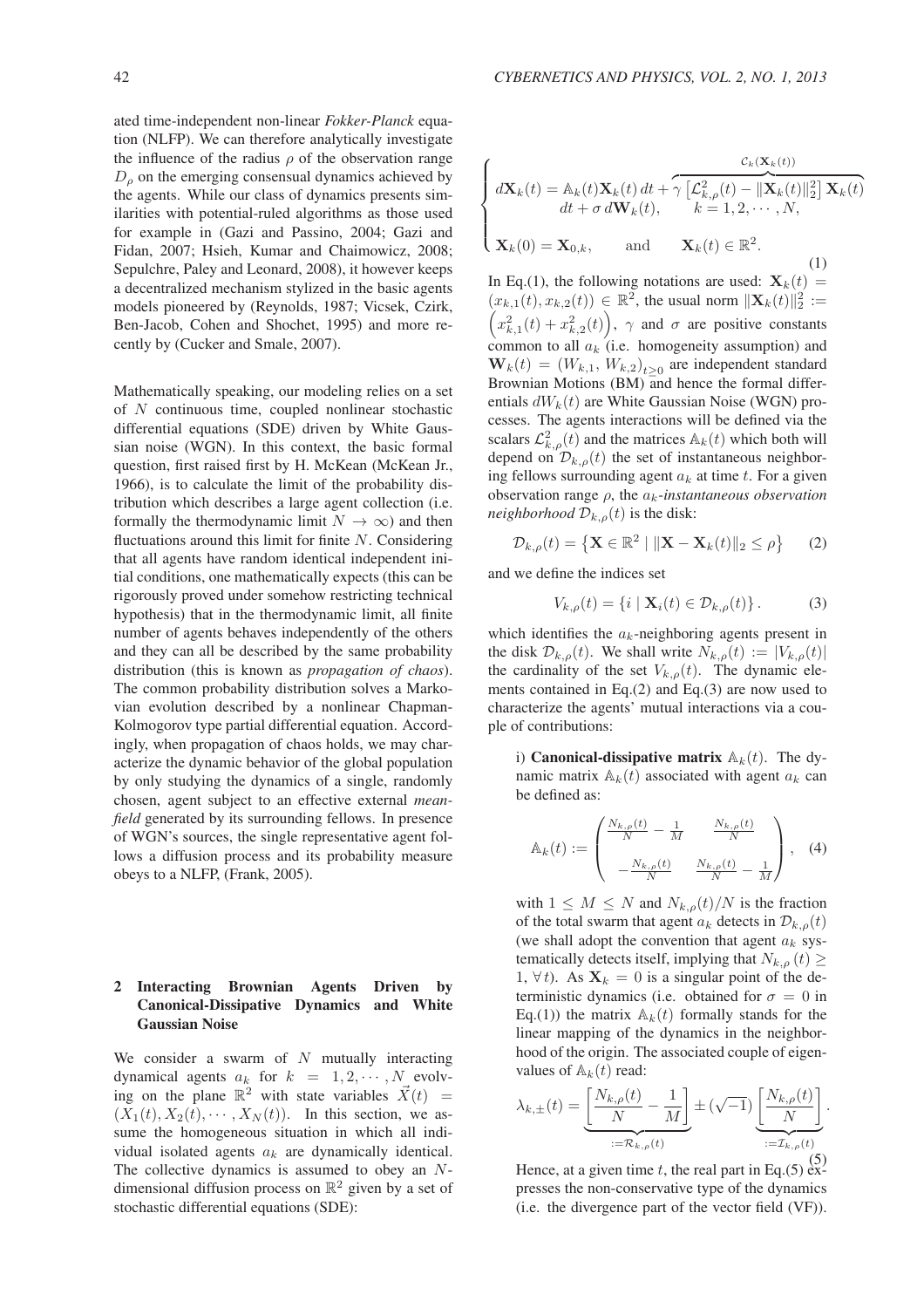The singular point  $\mathbf{0} \in \mathbb{R}^2$  is an attractive (respectively repulsive) node when  $\mathcal{R}_{k,\rho}(t) < 0$  (resp.  $\mathcal{R}_{k,\rho}(t) > 0$ ). Moreover, the component  $\mathcal{I}_{k,\rho}(t)$ expresses the rotational nature of the VF. In particular, when  $\mathcal{R}_{k,\rho}(t) = 0$ , the dynamics are conservative; it expresses the *Hamiltonian* component of the  $a_k$ -VF.

ii) Adaptive limit cycle radius. The scalar quan-

$$
\begin{aligned} \n\text{tity } \mathcal{L}_{k,\rho}^2(t) &:= \frac{1}{|V_{k,\rho}(t)|} \sum_{j \in V_{k,\rho}(t)} \|X_j(t)\|_2^2 \qquad (6) \\ \n\text{defines the (square) of the radial position of the} \n\end{aligned}
$$

barycenter of the agents belonging to  $\mathcal{D}_{k,o}$ .

Proposition 1. *Consider the* mixed-canonical dissipative diffusive dynamics *Eq.*(1)*. Asymptotically with times, the dynamics propagates chaos and the MF representative agent obeys to the couple of diffusion equations :*

$$
\begin{cases}\n dX_1(t) = +\frac{1}{M} X_2(t) + \gamma \left[ \mathcal{L}_{s,\rho}^2 - (X_1^2(t) + X_2^2(t)) \right] \\
 -X_1(t) dt + \sigma dW_1(t), \\
 dX_2(t) = -\frac{1}{M} X_1(t) + \gamma \left[ \mathcal{L}_2^2 - (X_2^2(t) + X_2^2(t)) \right]\n\end{cases}
$$

$$
\begin{cases} dX_2(t) = -\frac{1}{M}X_1(t) + \gamma \left[ \mathcal{L}_{s,\rho}^2 - (X_1^2(t) + X_2^2(t)) \right] \\ X_2(t) dt + \sigma dW_2(t). \end{cases}
$$
(7)

*For weak noise (i.e. large values of*  $\gamma/\sigma^2$ ), the radius *approximately reads*  $\mathcal{L}_{s,\rho} \simeq \frac{\rho}{\sqrt{2(1-\cos\theta)}}$  $\frac{\rho}{2(1-\cos(\pi/M))}$  and the *associated stationary probability density*  $P_s(\mathbf{x})$  *reads:*  $P_s(\mathbf{x})dx_1dx_2 = \frac{\exp\left\{\frac{2\gamma}{\sigma^2}\left[\mathcal{L}_{s,\rho}^2 - (x_1^2 + x_2^2)\right]\right\}dx_1dx_2}{\sigma^2}$ Z (8)

*with*  $\mathbf{x} = (x_1, x_2) \in \mathbb{R}^2$ , and  $\mathcal Z$  *being the probability normalization factor.*

## Proof of Proposition 1.

The Fokker-Planck equation associated with the diffusion process of Eq.(1) can be written in the form:

$$
\partial_t P(\vec{\mathbf{x}}, t | \vec{\mathbf{x}_0}) = -\nabla \cdot \left\{ \frac{1}{2} \left[ \mathbb{A}_a(t) \nabla ||\vec{\mathbf{x}}||^2 - \nabla V_\rho(t, \vec{\mathbf{x}}) \right] \right\}
$$

$$
P(\vec{\mathbf{x}}, t | \vec{\mathbf{x}_0}) + \frac{\sigma^2}{2} \nabla P(\vec{\mathbf{x}}, t | \vec{\mathbf{x}_0}) \right\},\tag{9}
$$

where  $\mathbb{A}_a$  is the  $(2N \times 2N)$  block-simplectic matrix:

$$
\mathbb{A}_a(t) := \begin{pmatrix} B_1(t) & 0 \\ \ddots & \vdots \\ 0 & B_{N_{k,\rho}(t)} \\ \frac{0}{N_{k,\rho}(t)} & \frac{0}{N} \end{pmatrix},
$$
  
with  $B_k(t) = \begin{pmatrix} 0 & \frac{N_{k,\rho}(t)}{N} \\ -\frac{N_{k,\rho}(t)}{N} & 0 \end{pmatrix}$ 

and the *time-dependent* generalized potential  $V_{\rho}(t, \vec{x})$ from which the dissipative component of the drift is derived, can be written as:  $:-\mathcal{D}$ ,  $(1)$ 

$$
V_{\rho}(t,\vec{\mathbf{x}}) = \sum_{k=1}^{N} \left\{ \frac{1}{2} \left[ \frac{N_{k,\rho}(t)}{N} - \frac{1}{M} \right] ||\vec{\mathbf{x}}||^{2} + \frac{\gamma}{2} \left[ \mathcal{L}_{k,\rho}^{2}(t) - ||\vec{\mathbf{x}}||^{2} \right]^{2} \right\}.
$$
\n(10)

The potential parameterization  $\mathcal{R}_{k,\rho}(t)$  and  $\mathcal{L}_{k,\rho}^2(t)$  in Eq.(10) explicitly depends on the agents' configurations implying that Eq.(9) is effectively a NLFP. The potential  $V_{\rho}(t, \vec{x})$  is globally attractive on  $\mathbb{R}^{2N}$ , (i.e.  $V_{\rho}(t, \vec{x}) \rightarrow \infty$  for  $\|\vec{x}\| \rightarrow \infty$ ). Global attraction together with the WGN driving sources imply that the diffusive dynamic Eq.(1) is *ergodic* on  $\mathbb{R}^{2N}$ . Accordingly, it exists a unique invariant measure  $P_s(\vec{x})$  and therefore both  $\mathcal{R}_{k,\rho}(t)$  and  $\mathcal{L}_{k,\rho}^2(t)$  asymptotically converge to stationary (i.e time-independent) values  $\mathcal{L}^2_{k,s,\rho}$ and  $\mathcal{R}_{k,s,\rho}$ . Eqs.(9) and (10) being explicitly invariant under permutations in the agents labeling, we shall also have  $\mathcal{L}^2_{k,s,\rho} = \mathcal{L}^2_{s,\rho}$  and  $\mathcal{R}_{k,s,\rho} = \mathcal{R}_{s,\rho}$ . Finally, in the stationary regime, the system is driven to its minimal energy configuration implying here that  $\mathcal{R}_{s,\rho} \equiv 0$ . This in turn yields that  $\lim_{t\to\infty} A_a(t) = A_{a,s}$  with:

$$
\mathbb{A}_{a,s} := \begin{pmatrix} \mathbb{A}_s & 0 \\ & \ddots & \\ 0 & & \mathbb{A}_s \end{pmatrix}, \qquad \mathbb{A}_s = \begin{pmatrix} 0 & \frac{1}{M} \\ -\frac{1}{M} & 0 \end{pmatrix}.
$$

The gradient  $\bigtriangledown V_{\rho}(t, \vec{x})$  is systematically orthogonal to the antisymmetric component  $\frac{1}{2}A_a(t) \nabla ||\mathbf{x}||^2$  (this remains true for the stationary regime  $A_{a,s}$ ). It enables to write the stationary solution of Fokker-Planck Eq.(9) in the *product-form*  $P_s(\vec{x})$ :

$$
P_s(\vec{\mathbf{x}}) = [P_s(\mathbf{x})]^N = [\mathcal{N}^{-1} e^{\{V_{s,\rho}(\mathbf{x})\}}]^N, \qquad (11)
$$

$$
V_{s,\rho}(\mathbf{x}) = +\frac{\gamma}{2} [\mathcal{L}_{s,\rho}^2 - ||\mathbf{x}||^2]^2
$$

with the notation  $\vec{x} = (\mathbf{x}_1, \mathbf{x}_2, \cdots, \mathbf{x}_N) \in \mathbb{R}^{2N}$ ,  $x_k \in \mathbb{R}^2$  and  $x \in \mathbb{R}^2$  stands for one representative agents among the collection of the  $x_k$ 's. The product form of the invariant measure explicitly shows that our dynamics propagates chaos, validating the use of a MF approach where a single agent behavior effectively reflects the global dynamics.

Taking the MF approach, and focusing on the stationary regime, from the point of view of a single representative planar agent  $\mathbf{X}(t) = (x_1(t), x_2(t))$ , we have:

$$
0 = \nabla \left\{ \frac{1}{2} \left[ \mathbb{A}_s \nabla \|\mathbf{x}\|^2 - \nabla V_{s,\rho}(\mathbf{x}) \right] \right. \cdot P_s(\mathbf{x}) \right\} - \frac{\sigma^2}{2} \Delta P_s(\mathbf{x}),
$$
 (12)

where  $P_s(\mathbf{x})$  is the invariant probability density. Within the stationary regime, auto-consistency implies

$$
\frac{N_{s,\rho}}{N} = \int_{(\mathbf{x}) \in D_{\rho}} P_s(\mathbf{x}) \, dx_1 \, dx_2 \left( = \frac{1}{M} \right) \tag{13}
$$

and

,

$$
\mathcal{L}_{s,\rho}^2 = \int \left( x_1^2 + x_2^2 \right) P_s(\mathbf{x}) \, dx_1 \, dx_2, \qquad (14)
$$
\n
$$
(x_1, x_2) \in D_\rho
$$

where  $D_{\rho}$  is the representative agent's neighborhood. From a uniformly rotating coordinates' frame with angular velocity  $M^{-1}$ , the stationary regime dynamics becomes purely gradient and the resulting probability density  $P_s(\mathbf{x})$  solving Eq.(12) enjoys microscopic reversibility (i.e. *detailed balance*). It explicitly reads, (Hongler and Ryter, 1978):

$$
P_s(\mathbf{x})dx_1dx_2 = P_s(r)dr d\theta =
$$
  
=  $\mathcal{N}(\mathcal{L}_{s,\rho})e^{-\frac{\gamma}{\sigma^2}(r^2 - \mathcal{L}_{s,\rho}^2)^2}d(r^2) d\theta.$  (15)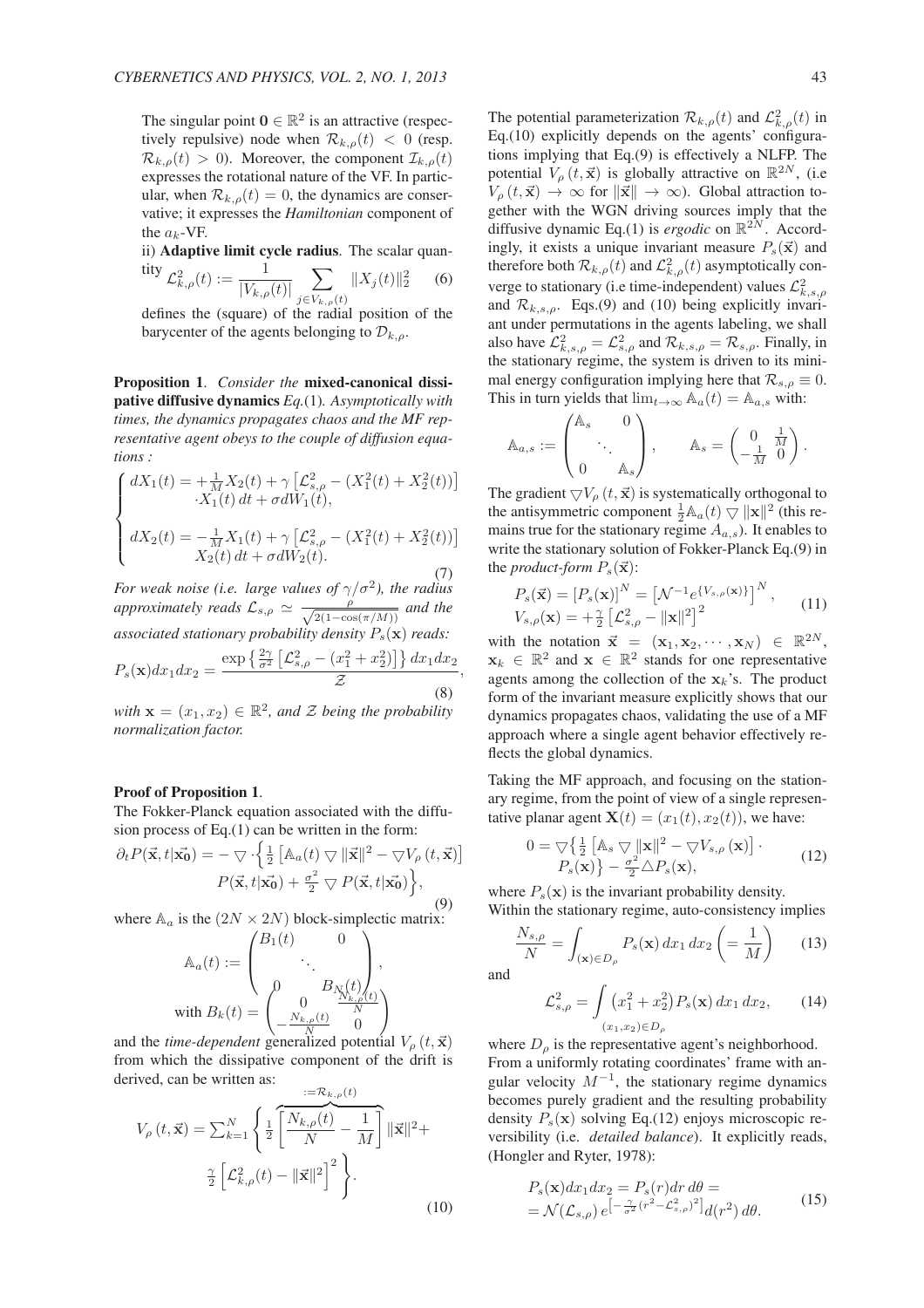with  $\mathcal{N}^{-1}(\mathcal{L}_{s,\rho}) = \sqrt{\pi^3 \sigma^2/\gamma}$  Erfc  $\left(-\frac{\sqrt{\gamma} (\mathcal{L}_{s,\rho}^2)}{\sigma}\right)$  $(\frac{\mathcal{L}_{s,\rho}^2}{\sigma})$ ) being the normalization factor.

In this stationary regime, the stationary observation neighborhood of each agent exactly encompasses a circular sector with aperture  $\varphi(M)$  and radius  $\mathcal{L}_{s,\rho}^2(M)$ . Both  $\varphi(M)$  and  $\mathcal{L}_{s,\rho}(M)$  are adjusted to ensure that  $N/M$  agents are located in  $\mathcal{D}_{s,\rho}$ . For large ratio  $\frac{\gamma}{\sigma^2}$ (i.e. essentially a large signal-to-noise ratio), Eq.(15) exhibits a sharply peaked "Mexican hat" shape with its maximum on the circle  $r = \mathcal{L}_{s,o}$  (i.e. almost all agents stay confined in the direct neighborhood of the circle  $r = \mathcal{L}_{s,\rho}$ ).

As detailed in Figure 1's caption, an elementary trigonometric argument enables to derive the compact relation: ρ

$$
\mathcal{L}_{s,\rho} = \frac{\rho}{\sqrt{2 - 2\cos(\pi/M)}}.\tag{16}
$$



Figure 1: The cylindrical symmetry characterizing the stationary regime implies that the agents probability distribution is rotationally invariant with respect to O. Accordingly, there will be on average  $N/M$  agents located in a sector with an opening angle  $2\pi/M$ . For large  $\gamma/\sigma^2$ , these agents will be confined in the direct proximity of the circle of radius  $\mathcal{L}_{s,\rho}$ . Let us consider an arbitrary agent located at A with a stationary observation range of radius  $\rho = AC$ . This range exactly encompasses the circular arc with aperture  $2\pi/M$  thus ensuring that the agent at **A** has  $M/N$  neighboring fellows. The cosine theorem in the triangle OAC implies that  $\mathcal{L}_{s,\rho}^2 = 2\rho^2 / [1 - \cos(\pi/M)] 2 \mathcal{L}_{s,\rho}^2 = \rho^2 / [1 - \cos(\pi/M)].$  $\Box$ 

**Additional remarks.** Observe that besides  $\gamma$  and  $\sigma$ which define an overall time scale, there are two additional control parameters in the dynamics Eq.(1):

a) **Hamiltonian parameter**  $M$ . The sector angle M into the canonical-dissipative matrix  $A(t)$ . This parameter fixes the angular velocity  $\omega = M^{-1}$  of the swarm and adjusts the size of the consensual limit cycle radius  $\mathcal{L}_{s,\rho}$ . For a given size of the observation disk with radius  $\rho$  and for large M, we have  $\mathcal{L}_{s,\rho} \simeq \rho M/\pi$  and the angular velocity tends to vanish.

b) Interaction range parameter  $\rho$ . The radius of the observation disk  $\rho$  which directly determines the consensual size of the limit cycle radius  $\mathcal{L}_{s,o}$ .

#### 3 Numerical Experiments

In all numerical experiments performed, we observe a truly remarkable agreement with the theoretical predictions (see Figure 2 for a specific illustration). According to Eq.(16), by reducing the sector opening angle (i.e by increasing the values of the  $M$ ), the resulting limit cycle radius  $\mathcal{L}_{s,o}$  increases and the number of agents present in  $\mathcal{D}_{s,o}$  is reduced thus somehow invalidating the large population required for MF to be used. Even when  $M = 50$ , the couple of orbits realizations shown in Figure 3 show that analytical results, in particular Eq.(16), remain valid in this large  $M$  limit.



Figure 2: For a collection of  $N = 100$  agents with  $M = 4$  and  $\rho = 1$ . The observation range of the considered agent encompasses exactly the sector of aperture  $\pi/4$  to determine the size of the selfgenerated limit cycle (see the construction given in Figure 1). We explicitly draw the trajectory of a randomly chosen agent and observe that this agent indeed follows the consensual limit cycling orbit with analytically predicted radius  $\mathcal{L}_{s,\rho} = \sqrt{2}\rho = \sqrt{2}$ .



Figure 3: For a collection of  $N = 100$  agents with  $M = 50$  and  $\rho = 1$ . The observation range of the considered agent encompasses exactly the narrow sector of aperture  $\pi/50$  to determine the size of the self-generated limit cycle (see the construction given in Figure 1). We explicitly draw the trajectory of a randomly chosen agent and observe that this agent indeed follows the consensual limit cycling orbit with analytically predicted radius  $\mathcal{L}_{s,\rho}^2 = 2/[1 - \cos(\pi/50)] \simeq$  $(50/\pi)^2 \simeq (17)^2$ . The High value  $M = 50$  is responsible for the sometimes erratic behavior of the agent, as its observation range only encompasses a very small sector of the consensual circle.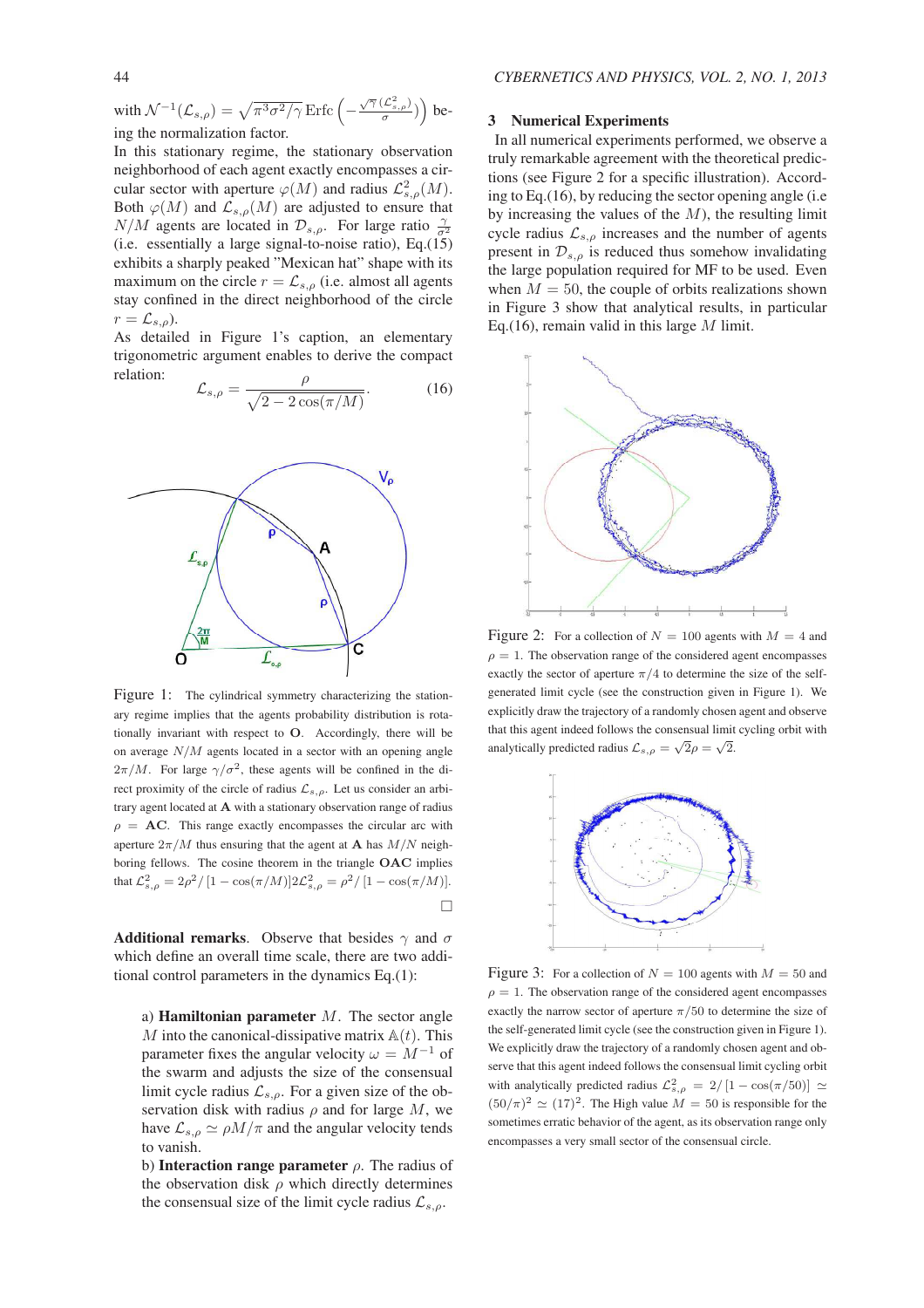# 4 Generalization

By using the class of mixed-canonical dissipative dynamics (Hongler and Ryter, 1978) and following the same lines as those given in Proposition 1, we now can relax the cylindrical symmetry and write:

Proposition 2. *Consider the class of functions*  $\mathcal{H}(x_1, x_2) : \mathbb{R}^2 \mapsto \mathbb{R}^+$  *for which the family of planar curves defined by*  $[\mathcal{H}(x_1, x_2) - R] = 0$  *are closed* ∀ R > 0 *and do not intersect for different values of*  $R$ 's. Introduce the functional  $V(\mathcal{H})$ :  $\mathbb{R}^+ \mapsto \mathbb{R}$  with  $\lim_{\mathcal{H}\to\infty}$   $\mathcal{V}(\mathcal{H}) = \infty$ . Assume in addition that the val*ues of the H-derivatives*  $V'(0) < 0$  *and*  $V'(\mathcal{H}) |_{\mathcal{H}=C}$  = 0 *and* C *is the unique value for which it holds. Then Eqs.*(1) *and* (7) *can be respectively generalized as:*

$$
\begin{cases}\n d\mathbf{X}_k(t) = \mathbb{A}_k(\vec{\mathbf{X}}) dt - \gamma \{ \mathcal{V}'(\mathcal{H}(\mathbf{X})) \partial_{\mathbf{X}_k} \mathcal{H}(\mathbf{X}_k) \} dt \\
 + \sigma d\mathbf{W}_k(t), \qquad k = 1, 2, \cdots, N, \\
 X_k(0) = X_{0,k}, \qquad \text{and} \qquad X_k(t) \in \mathbb{R}^2,\n\end{cases} \tag{17}
$$

where

$$
\mathbb{A}_{k}(\vec{\mathbf{X}}) = \begin{pmatrix} \frac{N_{k}(t)}{N} - \frac{1}{M} & \frac{N_{k}(t)}{N} \\ -\frac{N_{k}(t)}{N} & \frac{N_{k}(t)}{N} - \frac{1}{M} \end{pmatrix} \cdot \begin{pmatrix} \partial_{X_{1,k}} \mathcal{H}(\mathbf{X}_{k}) \\ \partial_{X_{2,k}} \mathcal{H}(\mathbf{X}_{k}) \end{pmatrix}
$$
\n(18)

and

$$
\begin{cases}\n dX_1(t) = \left[ \begin{array}{c} +\frac{1}{M} \partial_{X_2} \mathcal{H}(\mathbf{X}) - \gamma \left\{ \left[ \mathcal{V}'(\mathcal{H}(\mathbf{X}) \right] \right. \\
 \cdot \partial_{X_1} \mathcal{H}(\mathbf{X}) \right\} \right] dt + \sigma dW_1(t), \\
 dX_2(t) = \left[ \begin{array}{c} -\frac{1}{M} \partial_{X_1} \mathcal{H}(\mathbf{X}) - \gamma \left\{ \left[ \mathcal{V}'(\mathcal{H}(\mathbf{X}) \right] \right. \\
 \cdot \partial_{X_2} \mathcal{H}(\mathbf{X}) \right\} \right] dt + \sigma dW_2(t).\n \end{array}\n \end{cases} \tag{19}
$$

*The stationary measure Eq.*(8) *here reads:*

$$
P_s(\mathcal{H}) d\mathcal{H} = \mathcal{Z}^{-1} \exp\left\{\frac{2\gamma}{\sigma^2} \left[\mathcal{V}(\mathcal{H})\right]\right\} d\mathcal{H},\qquad(20)
$$

*where* Z *is the normalization constant.*

 $\Box$ 

#### Additional remarks.

a) Observe that Proposition 1 follows from the Proposition 2 in the rotationally symmetric case resulting when  $\mathcal{H}(\mathbf{X}) = (1/2) [X_1^2 + X_2^2]$ .

b) Contrary to Proposition 1, in Proposition 2, neither the limit cycle nor the invariant measure  $P_s(\mathcal{H})$  generally have a cylindrical symmetry. This precludes the possibility to analytically determine the selected consensual limit cycle (i.e we do not have in the general case a simple expression like the one given by Eq.(16)).

c) As an illustration of Proposition 2, we may consider the Cassini Hamiltonian function given by

$$
\mathcal{H}(\mathbf{X}) = \left[ (x_1 - 1)^2 + x_2^2 \right] \left[ (x_1 + 1)^2 + x_2^2 \right] = b^4,
$$
\n(21)



Figure 4: Typical shapes of the Cassini's ovals determined by the equation  $\mathcal{H}(x_1, x_2) = [(x_1 - 1)^2 + x_2^2] [(x_1 + 1)^2 + x_2^2] = b^4$ for *b*-values ranging from  $b = 0.1$  to 1.5.



Figure 5: Top: Selection of a couple of limit cycling orbits obtained from the Cassini Hamiltonian Eq.(21) when the control parameters are set to  $M = 4$  and  $\rho = 0.4$ .

Bottom: Single limit cycling trajectory for the Cassini Hamiltonian Eq.(21) but here with the control parameters set to  $M = 4$  and  $\rho = 0.8$ .

with the level orbits sketched in Figure 4. According to the values of M and  $\rho$  which ultimately will fix the size of the parameter  $b$ , we are in this case able to generate two different regimes. For large b a single closed consensual limit cycle is generated. Alternatively, for small b, the agents are shared into two clusters and evolve on two separated consensual limit cycles (see Figure 5).

d) Generalizing the previous Cassini ovals construction, one may construct Hamiltonian generating agents circulation on even more complex orbits. We provide an additional example in Figure 6.

#### 5 Conclusions and Perspectives

While agents with behavior-based interactions are relatively easy to implement, it is widely recognized that the underlying mathematical analysis of such models is generally difficult and often even impossible to perform completely. It is therefore quite remarkable that very simple analytical results can be derived for a whole class of dynamics which, due to its simplicity, offers potential for applications. Despite that for